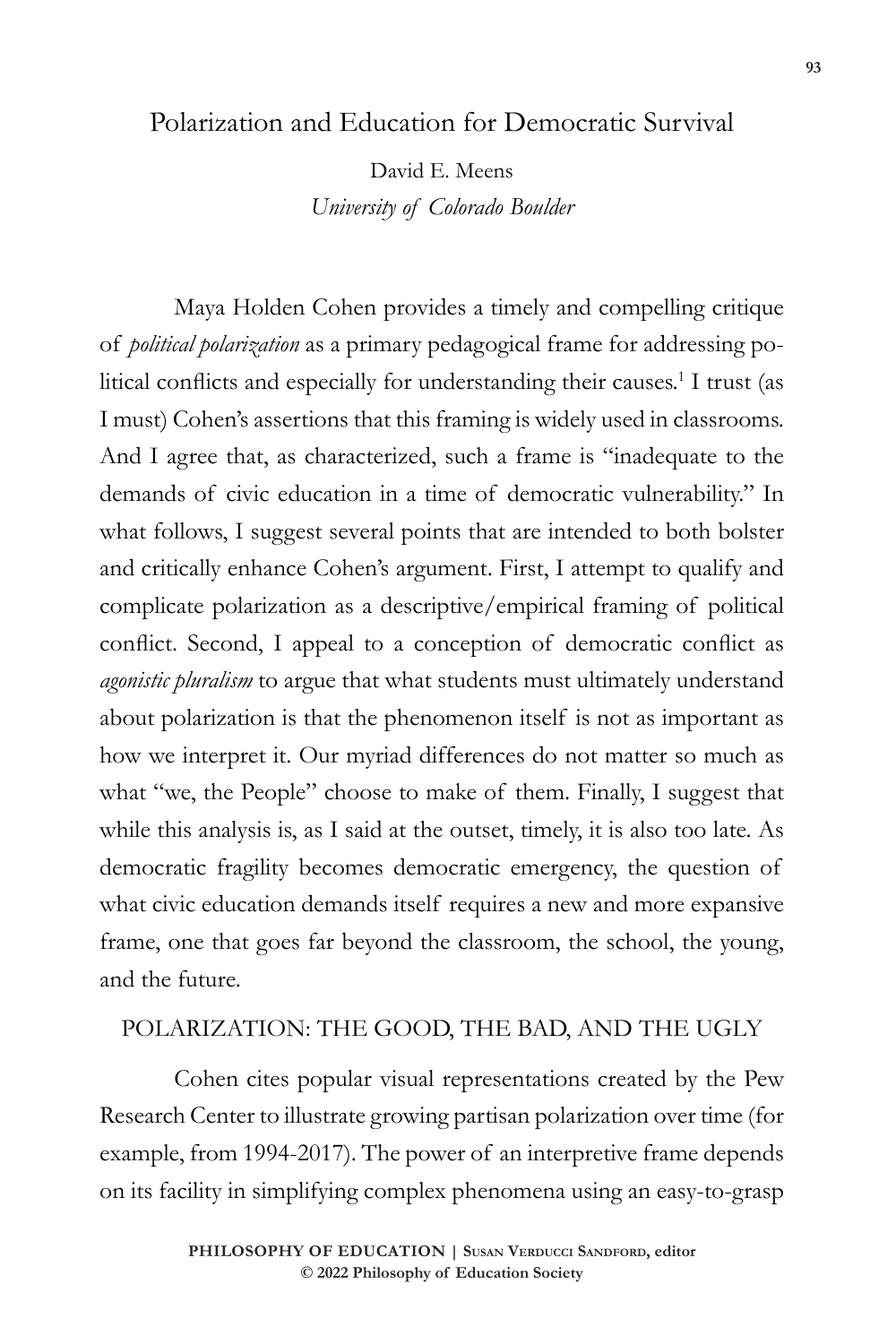metaphor or master principle. The metaphor or principle implied by Pew's polarization graphics is, according to Cohen, that "our core political problem is distance . . . thus implying that the solution is to 'come together' both socially and politically."

It is useful here to separate, and keep apart for a space, ideological and affective polarization. Regarding the first, it is safe to say that most who study ideological polarization in the US do not believe this has increased as dramatically as these Pew diagrams suggest. Political scientists Matt Burgess and Renae Marshall, for example, point out that if a party platform was created based on what a super-majority of Americans prefer, then it could include:

> a \$15 minimum wage (67 percent), higher infrastructure spending (75 percent), more k-12 funding (76 percent), allowing the government to negotiate drug prices (75 percent . . .), providing healthcare to veterans at all Medicare-receiving providers (91 percent) . . . limiting campaign spending (77 percent), and a constitutional amendment guaranteeing equal rights independent of sex (70 percent).<sup>2</sup>

Indeed, this is a small selection of the many substantial policy issues Burgess and Marshall include in their list. One of the more obvious liabilities of the polarization frame is that its master metaphor of growing distance obscures the fact that *across* partisan divides there is greater agreement on policy issues than in times past.

**Volume 78 Issue 1** Educators might find a more nuanced and useful description of US political beliefs and identification in the findings of Hawkins, et al.<sup>3</sup> This study draws upon survey and other statistical data to distinguish seven distinct American "Tribes," named here with their proportion in the population: Progressive Activists (8 percent), Traditional Liberals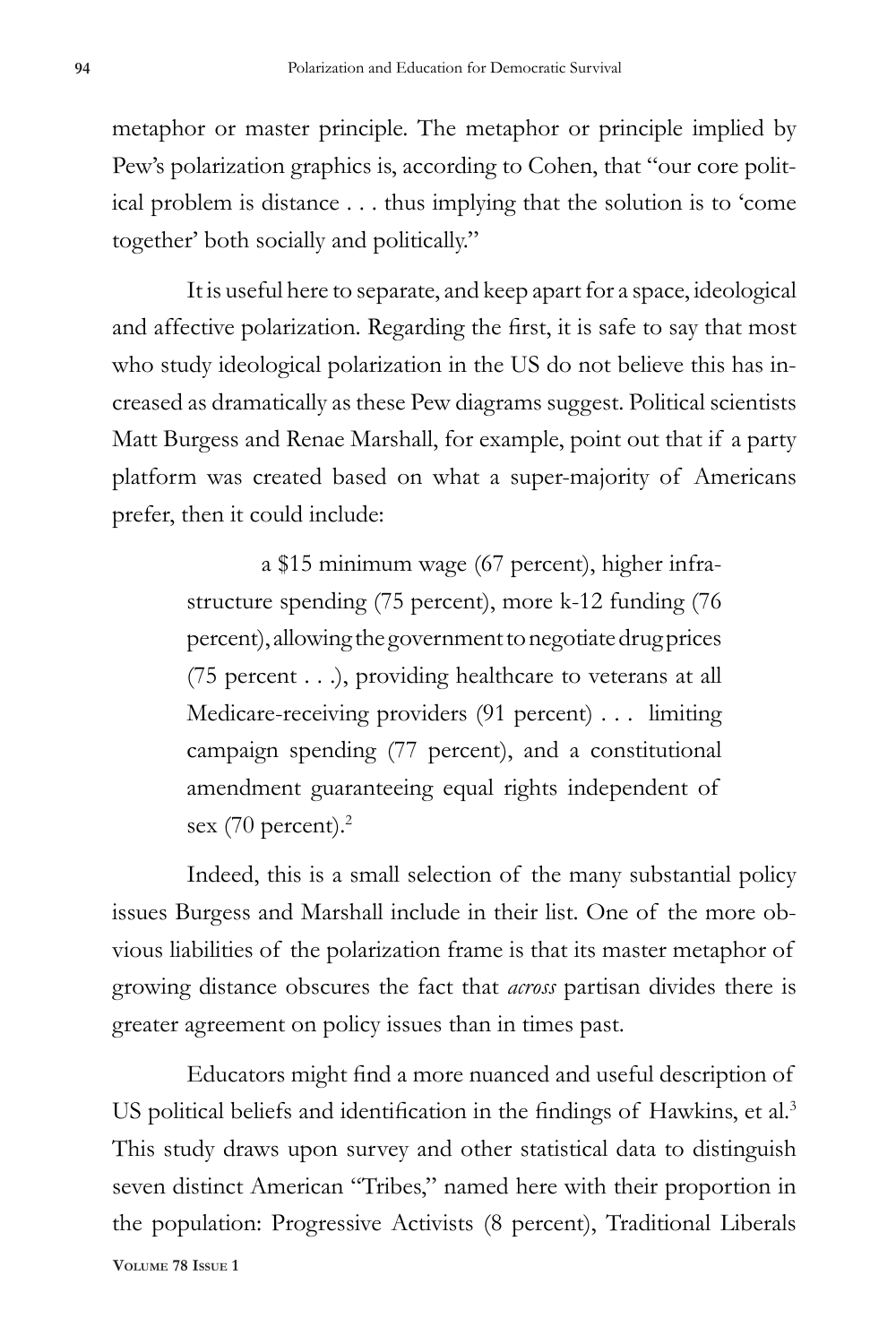(11 percent), Passive Liberals (15 percent), Politically Disengaged (26 percent), Moderates (15 percent), Traditional Conservative (19 percent), and Devoted Conservative (6 percent).

The study finds a disproportionate influence on media characterizations of political difference exerted by two categories in the "Wings" on the right (Traditional and Devoted Conservative, 25 percent) and one on the left (Progressive Activist, 8 percent). The other four categories around the "center" constitute the "Exhausted Majority" (67 percent). What might classroom discussions based on this more empirically adequate picture of America's "Hidden Tribes" lead to, as compared to the binary, polar world presented in the Pew graphics that Cohen cites? The key point for our purposes is that the polarization frame typically overstates ideological difference and gives a distorting influence to the relatively small minority in the "Wings," thereby contributing to the exhaustion of the majority that still clusters around the ideological center.

To note that by the most defensible metrics ideological polarization has not actually increased over the past several decades is not to say (as the polarization frame would have it) that this is a good thing. In fact, some empirical research indicates that ideological polarization is often good for democracy.<sup>4</sup> In societies with little ideological divergence, there is also little motivation to participate in politics (and a larger group of what Hawkins, et al. label the "Politically Disengaged"). The strategy of voter mobilization, so central to our electoral politics, relies upon this positive correlation between the sense that every political decision is about distinct and competing forces, some of which one identifies with (more or less) and others one rejects and perhaps even fears. Political scientists sympathetic to deliberative and participatory conceptions of democracy, therefore, have over the years interpreted polarization as an important feature of democratic revitalization. This all reinforces Cohen's argument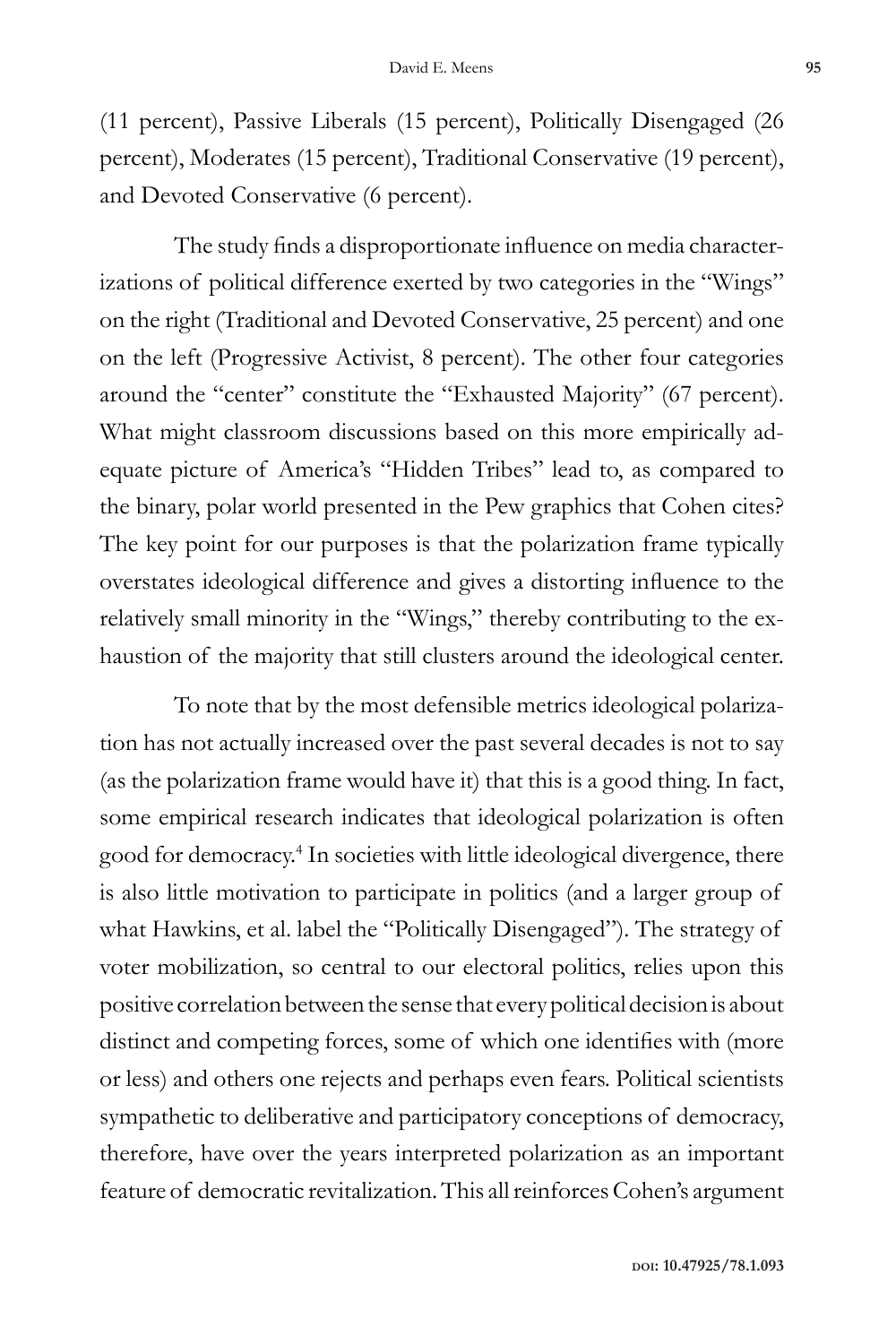that ideological polarization is not in itself a threat to democracy. It suggests we might go further, valuing such divergence and diversity as a precondition and potentially a boon to democratic engagement.

*Affective polarization* is another matter. Cohen defines this as "strong negative feelings about political opponents." Some scholars have argued that ideological polarization is the root of growing affective polarization.5 Cohen writes that, on this view, "As . . . differences increasingly stacked up along party lines, partisan dislike and distrust grew." But this is controversial, especially in light of the evidence mentioned above that ideological polarization has increased much less than most believe. The causal chain may work in the opposite direction, with affective factors underwriting motivated reasoning in the direction of certain ideological beliefs. Regardless, this assumption that different ideas and identities lead to negative feelings and attitudes is a key part of the polarization pedagogical frame.

It is true that by 2016, more than 40 percent of party-affiliates identified the other party as a threat to the nation's wellbeing. This is something new, in that disagreement is no longer perceived as a struggle among political equals as to what is best for *us*. Rather, the other party is perceived as an existential threat to the polity itself. While ideological polarization can be good, affective polarization is much more likely to be bad. It can undermine respect for others as civic equals and, if it grows strong enough, become "toxic" or "pernicious" polarization. This form of polarization, which both arises from and reinforces a sense of political struggle, is literally a kind of war—a struggle in which preservation of oneself requires domination or expulsion of the other. If unabated, pernicious polarization transforms debate over differences among civic equals into trial by combat. And this may be the polity's undoing.

POLITICAL STRUGGLE: AGONISTIC OR ANTAGONISTIC?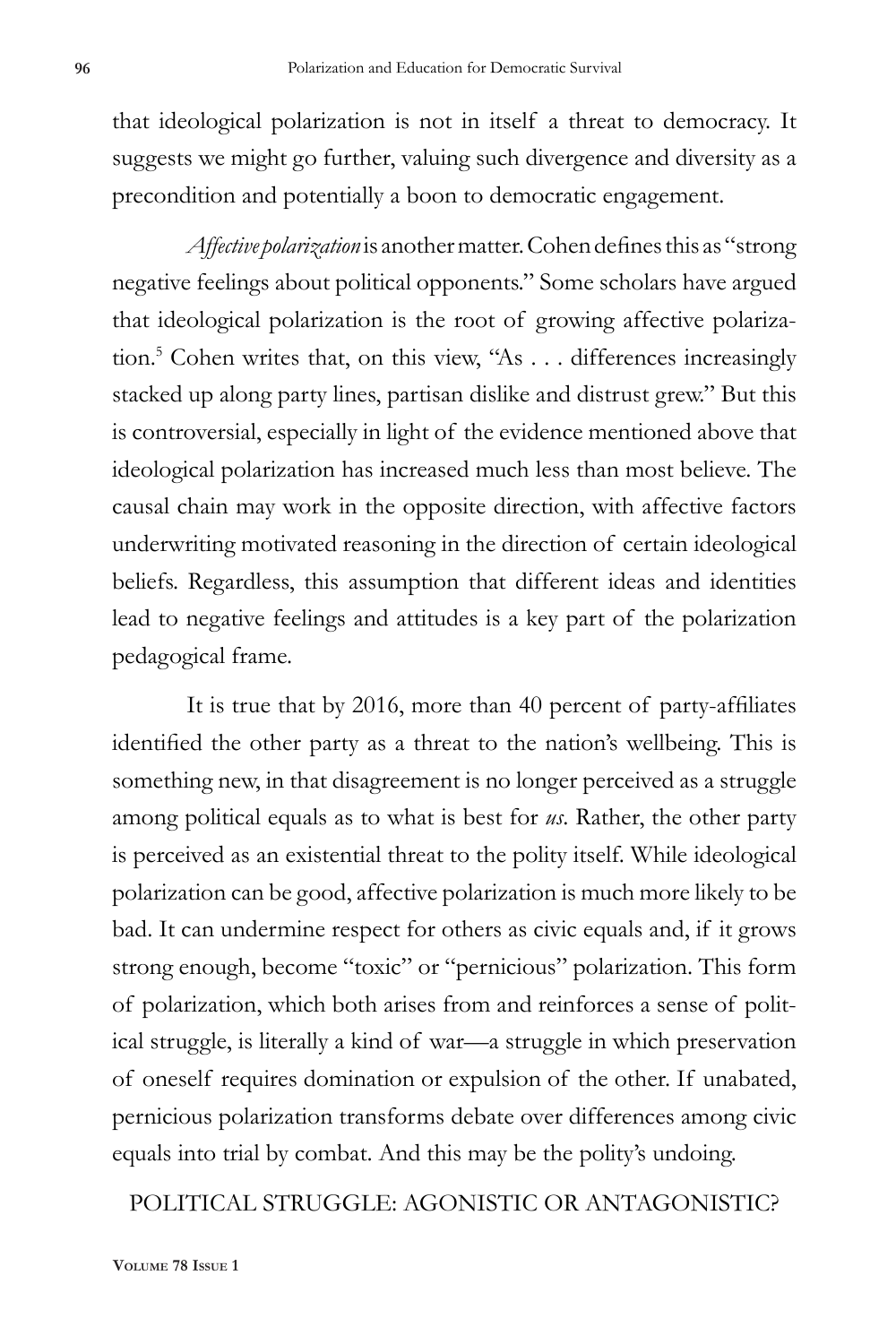Conceptually, this dangerous form of polarization is best understood not as a continuous variable, a matter of degree or gradation, but rather as a discrete variable whose values differ not in degree but in kind. This is the insight that political theorist Chantal Mouffe puts forward in her book *The Democratic Paradox.*<sup>6</sup> Mouffe contests the depolarization of the public sphere that she identifies with the so-called "Third Way" politics of the 1990s. She argues that depolarization amounts to an evasion of politics and that a nominally apolitical yet hegemonic "centrism" effectively closes down the forum as a site of struggle, thus denying citizens any opportunity to seek redress for grievances or to advance their interests.

Mouffe maintains, on the contrary, that disagreement and struggle are essential features of democracy. Democratic struggle is, however, distinguished from other forms. It occurs within commitment to civic equality and a basic framework of shared rights and responsibilities. Democrats struggle to prevail over their opponents but not to vanquish them through expulsion, subjugation, or murder. Mouffe's term for such conflict is *agonistic pluralism.* "Envisaged from the point of view of 'agonistic pluralism,'" Mouffe writes, "the aim of democratic politics is to construct the 'them' in such a way that it is no longer an enemy to be destroyed, but as an 'adversary,' someone whose ideas we combat but whose right to defend those ideas we do not put into question . . . *Antagonism* is the struggle between enemies, while *agonism* is the struggle between adversaries."7

One way to understand our present crisis of democracy is that, while ideological polarization has not actually changed, the *interpretation* of political differences has.8 It is not the existence of differences but what people make of them that matters*.* The dangerous shift, which is reflected in measures of affective polarization, is a matter of kind, not of degree: from agonistic pluralism to antagonistic struggle for survival and/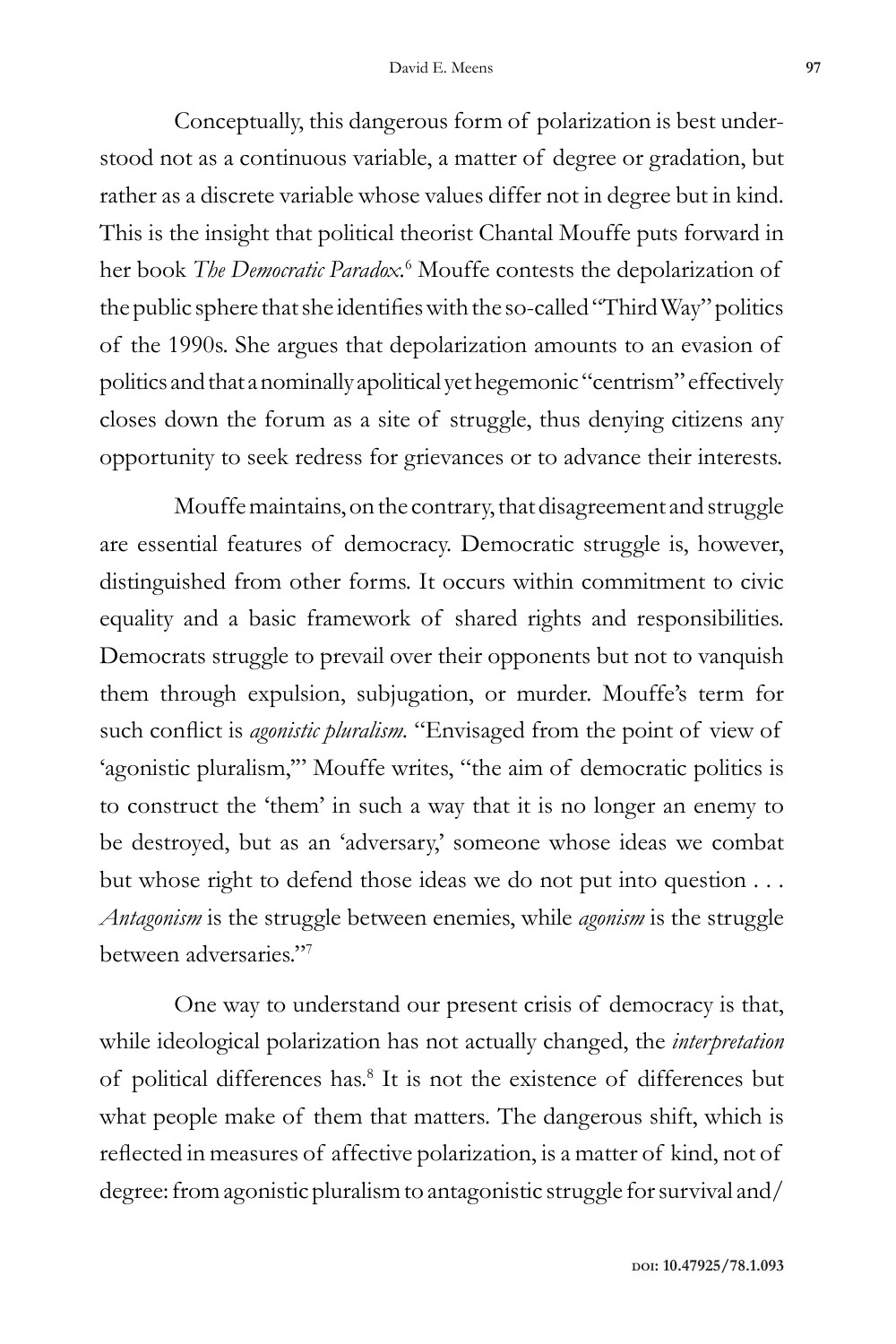or supremacy. The degree of difference is not the issue. What matters is whether those who differ regard one another as fellow citizens with an equal right to press their claims and pursue their aims. Polarization dynamics of the kind visualized by the Pew Research Center may very well serve as a starting point for classroom conversations. But one important landing place for such discussion is an appreciation of the importance of civic friendship, of respect and equality that can hold a democratic community together. Students should think through the basic commitments that make our world and our institutions "safe" for struggle and what kind of institutions and attitudes enable us fight with all our might over things that matter without tearing each other and ourselves apart.

## CONCLUSION—THE CIVIC EDUCATION WE NEED

In conclusion, I would like to point out that all of this is not enough. Cohen's paper is on point, and its contribution is constructive. But its approach to the question is embedded in scholarly practices that feel, to me at least, increasingly out of sync with the moment. Our crisis of democracy is *now.* An improved theory of civic education in schools will not make the difference that we need. Addressing antagonistic polarization and democratic vulnerability through a better approach to schooling is like making up for banned Russian energy imports by issuing new leases for domestic drilling. The threat is *today*, but the strategy is aimed at safety *tomorrow*. It would behoove all democratically committed scholars and practitioners to begin asking different questions, better calibrated to the urgency of the moment, and to attempt answers in new ways. What will it take to turn antagonistic "culture war" battles that increasingly target teachers, administrators, and the most vulnerable students into agonistic struggle in the service of an inclusive and common good? There are precedents—in movements for schools as community centers, the survival schools of Black and Indigenous liberation, and the adult education